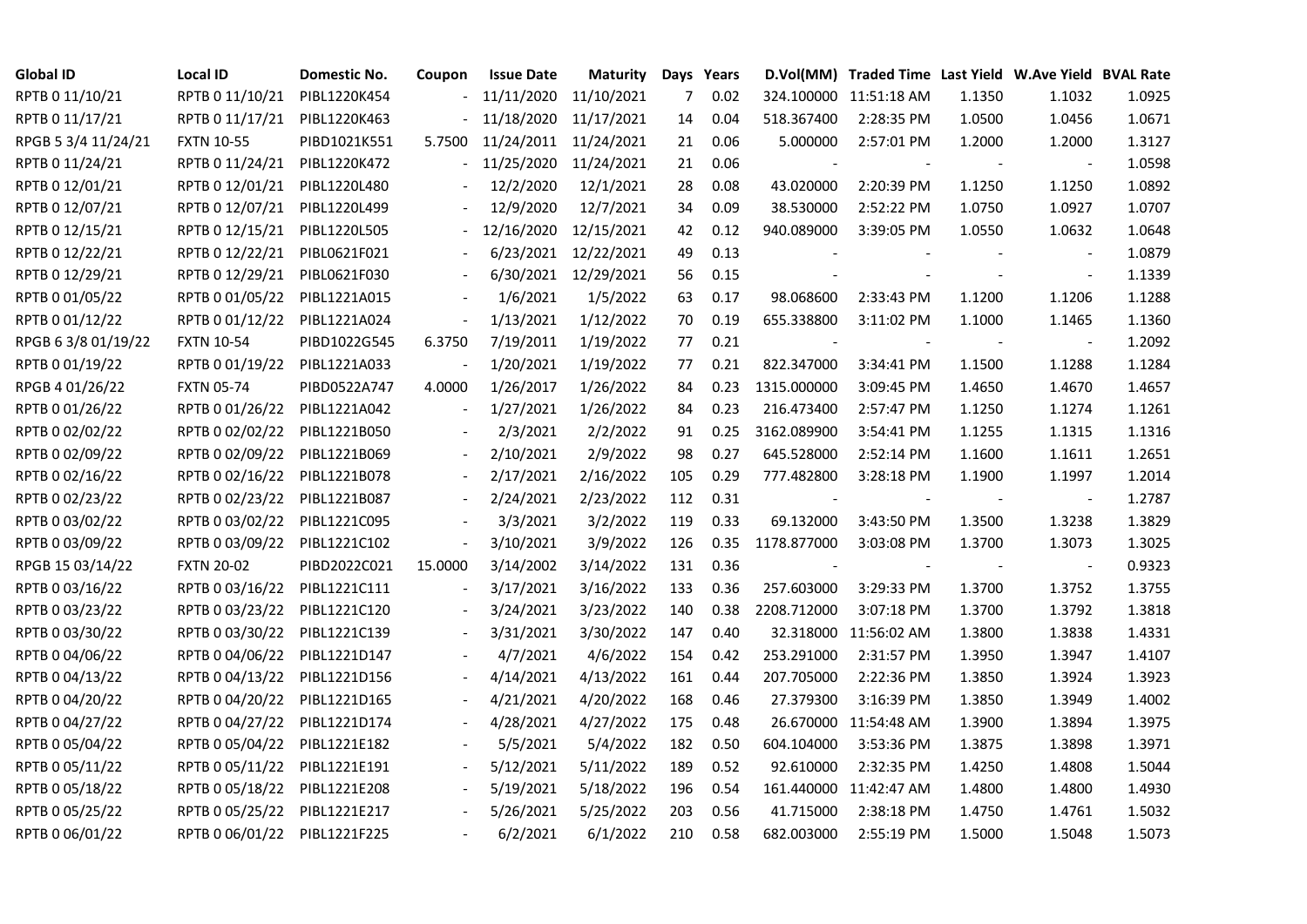| <b>Global ID</b>     | Local ID          | Domestic No. | Coupon                   | <b>Issue Date</b> | <b>Maturity</b> |     | Days Years |                          | D.Vol(MM) Traded Time Last Yield W.Ave Yield BVAL Rate |        |                          |        |
|----------------------|-------------------|--------------|--------------------------|-------------------|-----------------|-----|------------|--------------------------|--------------------------------------------------------|--------|--------------------------|--------|
| RPTB 0 06/08/22      | RPTB 0 06/08/22   | PIBL1221F234 |                          | 6/9/2021          | 6/8/2022        | 217 | 0.59       | 183.812100               | 3:24:54 PM                                             | 1.4900 | 1.5108                   | 1.5255 |
| RPTB 0 06/15/22      | RPTB 0 06/15/22   | PIBL1221F243 |                          | 6/16/2021         | 6/15/2022       | 224 | 0.61       | 0.500000                 | 3:25:12 PM                                             | 1.5100 | 1.5100                   | 1.5350 |
| RPTB 0 06/22/22      | RPTB 0 06/22/22   | PIBL1221F252 | $\overline{\phantom{a}}$ | 6/23/2021         | 6/22/2022       | 231 | 0.63       | 105.350000               | 3:34:00 PM                                             | 1.5450 | 1.5213                   | 1.5401 |
| RPTB 0 06/29/22      | RPTB 0 06/29/22   | PIBL1221F261 | $\blacksquare$           | 6/30/2021         | 6/29/2022       | 238 | 0.65       |                          | 508.000000 10:55:57 AM                                 | 1.5550 | 1.5116                   | 1.5311 |
| RPGB 4 3/4 07/04/22  | <b>FXTN 03-24</b> | PIBD0322G247 | 4.7500                   | 7/4/2019          | 7/4/2022        | 243 | 0.67       |                          | 27.900000 11:55:10 AM                                  | 1.5250 | 1.5347                   | 1.5334 |
| RPTB 0 07/06/22      | RPTB 0 07/06/22   | PIBL1221G279 | $\overline{\phantom{a}}$ | 7/7/2021          | 7/6/2022        | 245 | 0.67       | 5.589000                 | 2:45:39 PM                                             | 1.5250 | 1.5250                   | 1.5271 |
| RPTB 0 07/13/22      | RPTB 0 07/13/22   | PIBL1221G288 | $\overline{\phantom{a}}$ | 7/14/2021         | 7/13/2022       | 252 | 0.69       | $\blacksquare$           |                                                        |        | $\blacksquare$           | 1.5552 |
| RPTB 0 07/20/22      | RPTB 0 07/20/22   | PIBL1221G297 |                          | 7/21/2021         | 7/20/2022       | 259 | 0.71       | 3.036000                 | 3:03:09 PM                                             | 1.5550 | 1.5583                   | 1.5514 |
| RPTB 0 07/27/22      | RPTB 0 07/27/22   | PIBL1221G304 | $\frac{1}{2}$            | 7/28/2021         | 7/27/2022       | 266 | 0.73       |                          |                                                        |        |                          | 1.5563 |
| RPGB 4 7/8 08/02/22  | <b>FXTN 10-56</b> | PIBD1022H562 | 4.8750                   | 8/2/2012          | 8/2/2022        | 272 | 0.75       |                          |                                                        |        | $\overline{\phantom{a}}$ | 1.7040 |
| RPTB 0 08/03/22      | RPTB 0 08/03/22   | PIBL1221H312 | $\blacksquare$           | 8/4/2021          | 8/3/2022        | 273 | 0.75       | 144.300000               | 2:57:32 PM                                             | 1.5750 | 1.5503                   | 1.5488 |
| RPTB 0 08/10/22      | RPTB 0 08/10/22   | PIBL1221H321 | $\blacksquare$           | 8/11/2021         | 8/10/2022       | 280 | 0.77       | 205.000000               | 3:41:35 PM                                             | 1.5775 | 1.5774                   | 1.5781 |
| RPTB 0 08/17/22      | RPTB 0 08/17/22   | PIBL1221H330 |                          | 8/18/2021         | 8/17/2022       | 287 | 0.79       | 5.080000                 | 3:25:36 PM                                             | 1.5750 | 1.5750                   | 1.5866 |
| RPTB 0 08/24/22      | RPTB 0 08/24/22   | PIBL1221H349 | $\blacksquare$           | 8/25/2021         | 8/24/2022       | 294 | 0.81       | $\overline{\phantom{a}}$ | $\blacksquare$                                         |        | $\blacksquare$           | 1.5860 |
| RPTB 0 08/31/22      | RPTB 0 08/31/22   | PIBL1221I357 |                          | 9/1/2021          | 8/31/2022       | 301 | 0.82       | 111.532000               | 2:48:01 PM                                             | 1.6000 | 1.5982                   | 1.6000 |
| RPTB 0 09/07/22      | RPTB 0 09/07/22   | PIBL1221I366 |                          | 9/8/2021          | 9/7/2022        | 308 | 0.84       |                          |                                                        |        |                          | 1.6011 |
| RPGB 4 3/4 09/13/22  | <b>FXTN 10-57</b> | PIBD1022I570 | 4.7500                   | 9/13/2012         | 9/13/2022       | 314 | 0.86       |                          |                                                        |        |                          | 1.7703 |
| RPTB 0 09/14/22      | RPTB 0 09/14/22   | PIBL12211375 | $\blacksquare$           | 9/15/2021         | 9/14/2022       | 315 | 0.86       |                          |                                                        |        | $\blacksquare$           | 1.5999 |
| RPTB 0 09/21/22      | RPTB 0 09/21/22   | PIBL1221I384 |                          | 9/22/2021         | 9/21/2022       | 322 | 0.88       |                          |                                                        |        |                          | 1.6081 |
| RPTB 0 09/28/22      | RPTB 0 09/28/22   | PIBL1221I393 |                          | 9/29/2021         | 9/28/2022       | 329 | 0.90       |                          | 3.055000 10:24:28 AM                                   | 1.5900 | 1.5900                   | 1.6098 |
| RPTB 0 10/05/22      | RPTB 0 10/05/22   | PIBL1221J409 |                          | 10/6/2021         | 10/5/2022       | 336 | 0.92       | 30.414000                | 3:16:35 PM                                             | 1.5950 | 1.5960                   | 1.6100 |
| RPTB 0 10/12/22      | RPTB 0 10/12/22   | PIBL1221J418 |                          | 10/13/2021        | 10/12/2022      | 343 | 0.94       |                          | 149.199000 11:54:59 AM                                 | 1.5975 | 1.5980                   | 1.6006 |
| RPGB 12 3/4 10/17/22 | <b>FXTN 20-03</b> | PIBD2022J033 | 12.7500                  | 10/17/2002        | 10/17/2022      | 348 | 0.95       |                          |                                                        |        |                          | 1.8277 |
| RPTB 0 10/19/22      | RPTB 0 10/19/22   | PIBL1221J427 |                          | 10/20/2021        | 10/19/2022      | 350 | 0.96       | 475.475000               | 2:13:29 PM                                             | 1.6350 | 1.6118                   | 1.6171 |
| RPTB 0 10/26/22      | RPTB 0 10/26/22   | PIBL1221J436 | $\overline{\phantom{a}}$ | 10/27/2021        | 10/26/2022      | 357 | 0.98       | 6.280000                 | 2:21:22 PM                                             | 1.6000 | 1.6000                   | 1.6352 |
| RPTB 0 11/02/22      | RPTB 0 11/02/22   | PIBL1221K443 | $\blacksquare$           | 11/3/2021         | 11/2/2022       | 364 | 1.00       | 516.351700               | 3:53:43 PM                                             | 1.6100 | 1.6050                   | 1.6250 |
| RPGB 4 5/8 12/04/22  | RTB 05-11         | PIID0522L114 | 4.6250                   | 12/4/2017         | 12/4/2022       | 396 | 1.08       |                          | 14.700000 10:45:31 AM                                  | 1.9500 | 1.9500                   | 1.9843 |
| RPGB 4 12/06/22      | <b>FXTN 10-58</b> | PIBD1022L585 | 4.0000                   | 12/6/2012         | 12/6/2022       | 398 | 1.09       | $\blacksquare$           |                                                        |        | $\blacksquare$           | 1.8842 |
| RPGB 4 3/8 02/11/23  | RTB 03-10         | PIID0323B101 | 4.3750                   | 2/11/2020         | 2/11/2023       | 465 | 1.27       | 41.710000                | 3:51:21 PM                                             | 2.0850 | 2.0869                   | 2.1182 |
| RPGB 13 02/20/23     | <b>FXTN 20-04</b> | PIBD2023B048 | 13.0000                  | 2/20/2003         | 2/20/2023       | 474 | 1.30       |                          |                                                        |        |                          | 2.0172 |
| RPGB 5 1/2 03/08/23  | <b>FXTN 05-75</b> | PIBD0523C752 | 5.5000                   | 3/8/2018          | 3/8/2023        | 490 | 1.34       | 3.850000                 | 2:22:42 PM                                             | 2.1750 | 2.1750                   | 2.0833 |
| RPGB 3 1/2 04/21/23  | <b>FXTN 07-58</b> | PIBD0723D588 | 3.5000                   | 4/21/2016         | 4/21/2023       | 534 | 1.46       |                          | 100.000000 11:10:59 AM                                 | 2.1000 | 2.1000                   | 2.0975 |
| RPGB 11 7/8 05/29/23 | <b>FXTN 20-05</b> | PIBD2023E054 | 11.8750                  | 5/29/2003         | 5/29/2023       | 572 | 1.57       |                          |                                                        |        |                          | 2.1628 |
| RPGB 3 1/4 08/15/23  | RTB 10-04         | PIID1023H046 | 3.2500                   | 8/15/2013         | 8/15/2023       | 650 | 1.78       |                          |                                                        |        |                          | 2.2821 |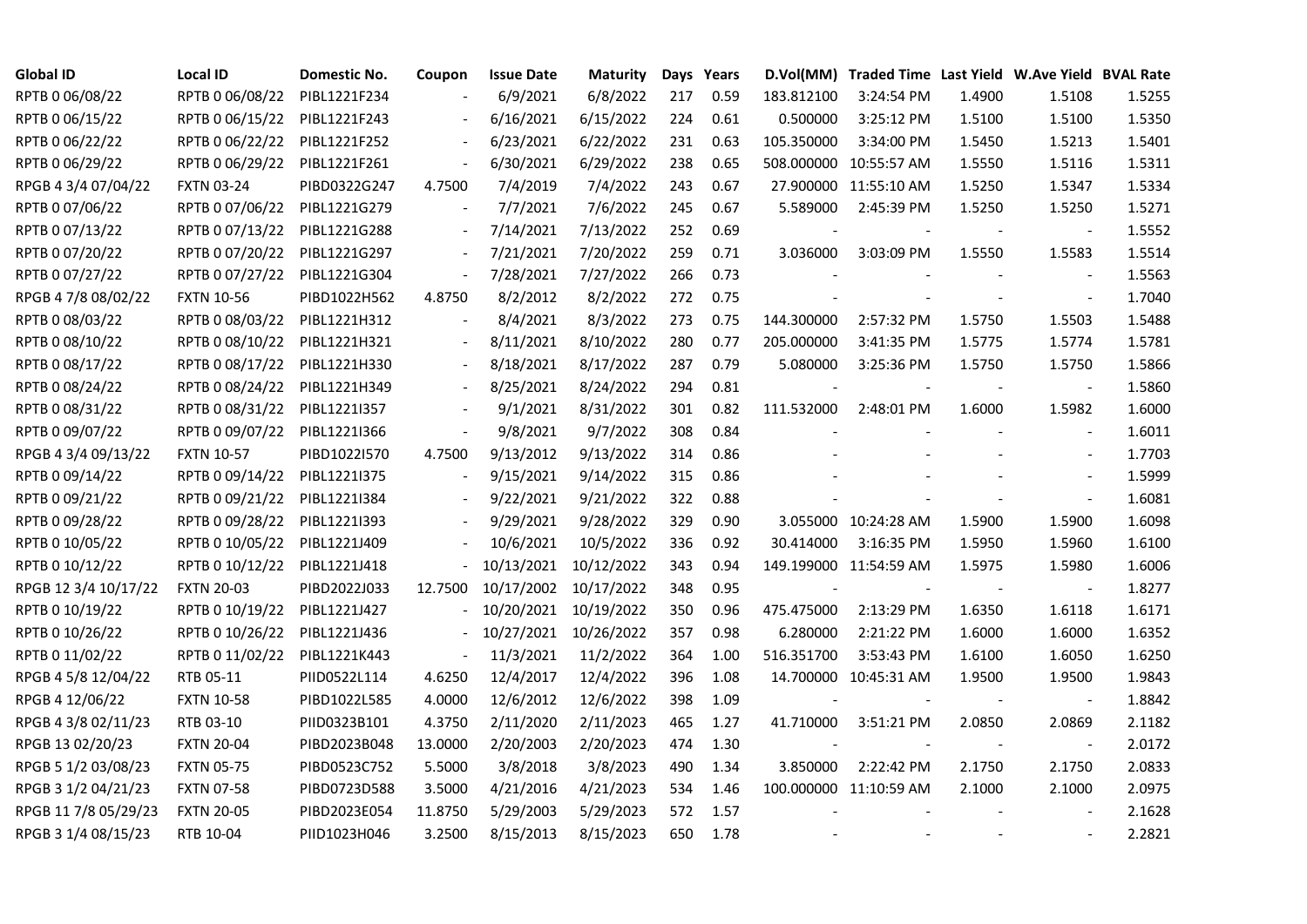| <b>Global ID</b>     | <b>Local ID</b>   | Domestic No. | Coupon  | <b>Issue Date</b> | <b>Maturity</b>  |     | Days Years |             | D.Vol(MM) Traded Time Last Yield W.Ave Yield BVAL Rate |        |                          |        |
|----------------------|-------------------|--------------|---------|-------------------|------------------|-----|------------|-------------|--------------------------------------------------------|--------|--------------------------|--------|
| RPGB 2 3/8 09/10/23  | <b>FXTN 03-25</b> | PIBD0323I252 | 2.3750  | 9/10/2020         | 9/10/2023        | 676 | 1.85       |             | 13.782000 11:10:27 AM                                  | 2.2750 | 2.2365                   | 2.2666 |
| RPGB 11 3/8 10/23/23 | <b>FXTN 20-06</b> | PIBD2023J068 | 11.3750 | 10/23/2003        | 10/23/2023       | 719 | 1.97       |             |                                                        |        |                          | 2.3811 |
| RPGB 2 3/8 03/09/24  | RTB 03-11         | PIID0324C115 | 2.3750  | 3/9/2021          | 3/9/2024         | 857 | 2.35       | 31.510000   | 3:41:13 PM                                             | 2.4500 | 2.4405                   | 2.5576 |
| RPGB 6 1/4 03/12/24  | RTB 05-12         | PIID0524C129 | 6.2500  | 3/12/2019         | 3/12/2024        | 860 | 2.36       | 3.000000    | 2:03:18 PM                                             | 2.5200 | 2.5183                   | 2.5271 |
| RPGB 4 1/2 04/20/24  | <b>FXTN 07-59</b> | PIBD0724D595 | 4.5000  | 4/20/2017         | 4/20/2024        | 899 | 2.46       |             |                                                        |        | $\blacksquare$           | 2.6214 |
| RPGB 12 3/8 06/03/24 | <b>FXTN 20-07</b> | PIBD2024F075 | 12.3750 | 6/3/2004          | 6/3/2024         | 943 | 2.58       |             |                                                        |        | $\overline{\phantom{a}}$ | 2.6900 |
| RPGB 12 7/8 08/05/24 | <b>FXTN 20-08</b> | PIBD2024H086 | 12.8750 | 8/5/2004          | 8/5/2024 1,006   |     | 2.75       |             |                                                        |        | $\blacksquare$           | 2.7765 |
| RPGB 4 1/8 08/20/24  | <b>FXTN 10-59</b> | PIBD1024H595 | 4.1250  | 8/20/2014         | 8/20/2024 1,021  |     | 2.80       | 0.600000    | 9:48:24 AM                                             | 2.7000 | 2.7000                   | 2.7784 |
| RPGB 4 1/4 10/17/24  | <b>FXTN 05-76</b> | PIBD0524J762 | 4.2500  | 10/17/2019        | 10/17/2024 1,079 |     | 2.95       | 22.700000   | 2:40:14 PM                                             | 2.6250 | 2.6779                   | 2.7966 |
| RPGB 13 3/4 11/11/24 | <b>FXTN 20-09</b> | PIBD2024K091 | 13.7500 | 11/11/2004        | 11/11/2024 1,104 |     | 3.02       |             |                                                        |        | $\overline{\phantom{a}}$ | 2.9102 |
| RPGB 5 3/4 04/12/25  | <b>FXTN 07-61</b> | PIBD0725D618 | 5.7500  | 4/12/2018         | 4/12/2025 1,256  |     | 3.44       |             | 7.635000 10:54:40 AM                                   | 3.0250 | 3.0250                   | 3.2143 |
| RPGB 12 1/8 04/14/25 | <b>FXTN 20-10</b> | PIBD2025D103 | 12.1250 | 4/14/2005         | 4/14/2025 1,258  |     | 3.44       |             |                                                        |        | $\blacksquare$           | 3.1041 |
| RPGB 2 5/8 08/12/25  | RTB 05-13         | PIID0525H130 | 2.6250  | 8/12/2020         | 8/12/2025 1,378  |     | 3.77       | 40.339000   | 3:31:54 PM                                             | 3.2500 | 3.0720                   | 3.1146 |
| RPGB 3 5/8 09/09/25  | <b>FXTN 10-60</b> | PIBD10251608 | 3.6250  | 9/9/2015          | 9/9/2025 1,406   |     | 3.85       |             |                                                        |        | $\blacksquare$           | 3.2689 |
| RPGB 12 1/8 10/20/25 | <b>FXTN 20-11</b> | PIBD2025J116 | 12.1250 | 10/20/2005        | 10/20/2025 1,447 |     | 3.96       |             |                                                        |        | $\blacksquare$           | 3.3420 |
| RPGB 18 1/4 11/29/25 | <b>FXTN 25-01</b> | PIBD2525K015 | 18.2500 | 11/29/2000        | 11/29/2025 1,487 |     | 4.07       |             |                                                        |        |                          | 3.3882 |
| RPGB 10 1/4 01/19/26 | <b>FXTN 20-12</b> | PIBD2026A122 | 10.2500 | 1/19/2006         | 1/19/2026 1,538  |     | 4.21       |             |                                                        |        | $\blacksquare$           | 3.4443 |
| RPGB 6 1/4 02/14/26  | <b>FXTN 07-62</b> | PIBD0726B627 | 6.2500  | 2/14/2019         | 2/14/2026 1,564  |     | 4.28       |             |                                                        |        | $\blacksquare$           | 3.6487 |
| RPGB 3 3/8 04/08/26  | <b>FXTN 05-77</b> | PIBD0526D772 | 3.3750  | 4/8/2021          | 4/8/2026 1,617   |     | 4.43       | 510.090000  | 3:44:33 PM                                             | 3.7900 | 3.6602                   | 3.7250 |
| RPGB 3 1/2 09/20/26  | RTB 10-05         | PIID1026I057 | 3.5000  | 9/20/2016         | 9/20/2026 1,782  |     | 4.88       |             |                                                        |        | $\overline{\phantom{a}}$ | 3.7026 |
| RPGB 6 1/4 10/20/26  | RTB 15-01         | PIID1526J019 | 6.2500  | 10/20/2011        | 10/20/2026 1,812 |     | 4.96       |             |                                                        |        | $\blacksquare$           | 3.7454 |
| RPGB 8 12/07/26      | <b>FXTN 20-13</b> | PIBD2026L139 | 8.0000  | 12/7/2006         | 12/7/2026 1,860  |     | 5.09       |             | 1.000000 10:37:42 AM                                   | 3.7500 | 3.7500                   | 3.8128 |
| RPGB 5 3/8 03/01/27  | RTB 15-02         | PIID1527C023 | 5.3750  | 3/1/2012          | 3/1/2027 1,944   |     | 5.32       |             |                                                        |        |                          | 3.8604 |
| RPGB 4 3/4 05/04/27  | <b>FXTN 10-61</b> | PIBD1027E617 | 4.7500  | 5/4/2017          | 5/4/2027 2,008   |     | 5.50       | 53.000000   | 2:08:30 PM                                             | 3.8500 | 3.8736                   | 3.8708 |
| RPGB 8 5/8 09/06/27  | <b>FXTN 20-14</b> | PIBD2027I140 | 8.6250  | 9/6/2007          | 9/6/2027 2,133   |     | 5.84       |             |                                                        |        | $\blacksquare$           | 4.0469 |
| RPGB 6 1/4 03/22/28  | <b>FXTN 10-63</b> | PIBD1028C635 | 6.2500  | 3/22/2018         | 3/22/2028 2,331  |     | 6.38       | 73.000000   | 3:46:55 PM                                             | 4.3000 | 4.3000                   | 4.3517 |
| RPGB 3 5/8 04/22/28  | <b>FXTN 07-64</b> | PIBD0728D649 | 3.6250  | 4/22/2021         | 4/22/2028 2,362  |     | 6.47       | 1576.056000 | 3:54:06 PM                                             | 4.0800 | 4.1079                   | 4.1324 |
| RPGB 3 3/4 08/12/28  | <b>FXTN 07-65</b> | PIBD0728H654 | 3.7500  | 8/12/2021         | 8/12/2028 2,474  |     | 6.77       | 900.000000  | 3:54:53 PM                                             | 4.1700 | 4.2389                   | 4.1939 |
| RPGB 9 1/2 12/04/28  | <b>FXTN 20-15</b> | PIBD2028L151 | 9.5000  | 12/4/2008         | 12/4/2028 2,588  |     | 7.09       |             |                                                        |        |                          | 4.3825 |
| RPGB 67/8 01/10/29   | <b>FXTN 10-64</b> | PIBD1029A644 | 6.8750  | 1/10/2019         | 1/10/2029 2,625  |     | 7.19       |             |                                                        |        |                          | 4.5188 |
| RPGB 8 3/4 05/27/30  | <b>FXTN 20-16</b> | PIBD2030E166 | 8.7500  | 5/27/2010         | 5/27/2030 3,127  |     | 8.56       |             |                                                        |        | $\blacksquare$           | 4.6596 |
| RPGB 2 7/8 07/09/30  | <b>FXTN 10-65</b> | PIBD1030G655 | 2.8750  | 7/9/2020          | 7/9/2030 3,170   |     | 8.68       |             |                                                        |        | $\blacksquare$           | 4.6927 |
| RPGB 12 1/2 07/28/30 | <b>FXTN 25-02</b> | PIBD2530G029 | 12.5000 | 7/28/2005         | 7/28/2030 3,189  |     | 8.73       |             |                                                        |        |                          | 4.6875 |
| RPGB 11 1/4 01/26/31 | <b>FXTN 25-03</b> | PIBD2531A032 | 11.2500 | 1/26/2006         | 1/26/2031 3,371  |     | 9.23       |             |                                                        |        | $\blacksquare$           | 4.7584 |